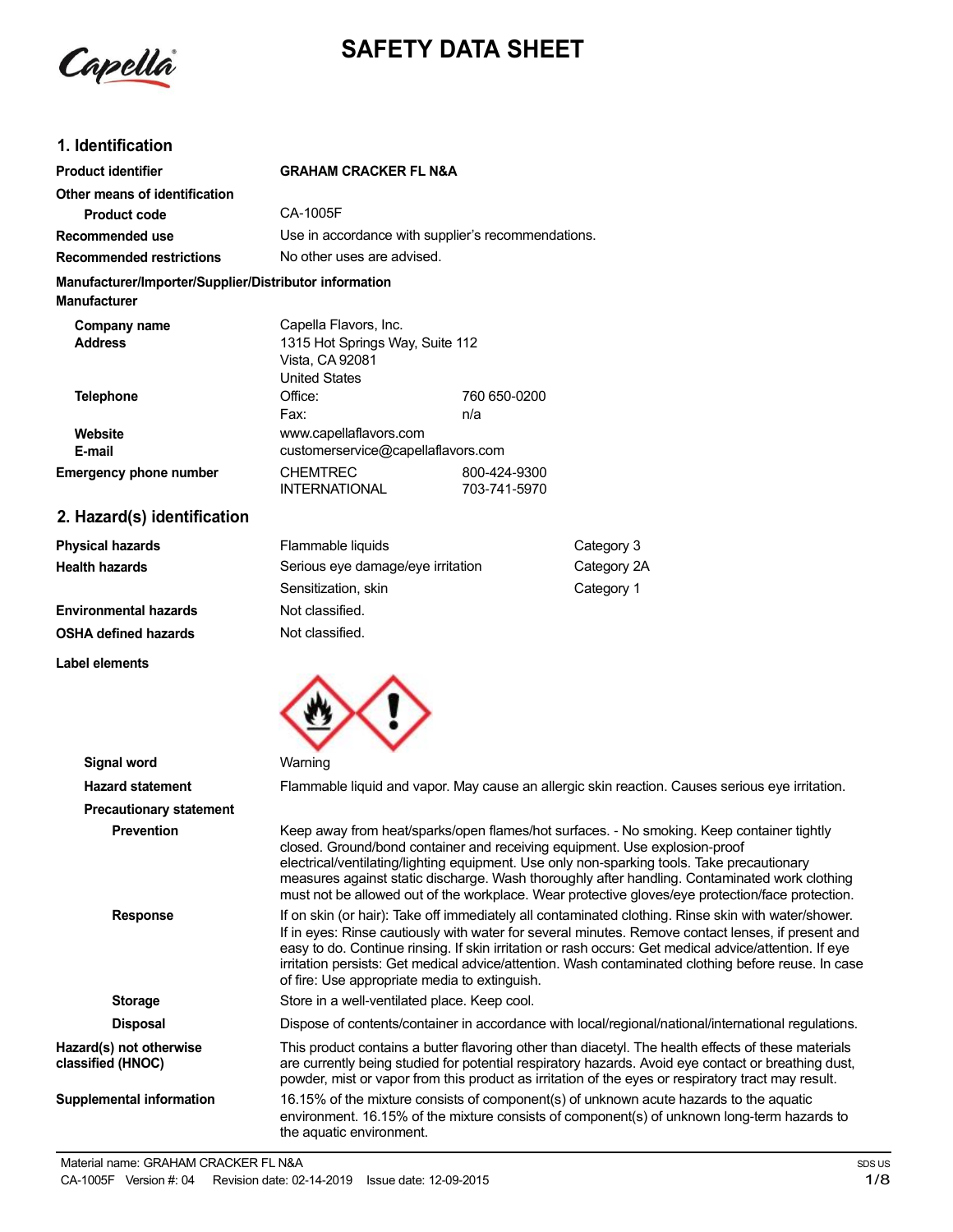### **3. Composition/information on ingredients**

### **Mixtures**

| Chemical name                                | Common name and synonyms | <b>CAS number</b> | $\%$       |
|----------------------------------------------|--------------------------|-------------------|------------|
| <b>NOM</b><br><b>PROPYLENE GLYCOL</b><br>NFI |                          | $57 - 55 - 6$     | $40 - 50$  |
| VANILLIN #234                                |                          | 121-33-5          | $10 - 20$  |
| ETHYL ALCOHOL 190 PROOF<br>CANE IP NON GMO   | <b>ETHYLALCOHOL</b>      | 64-17-5           | $5 - 510$  |
| #38<br><b>BENZYL ALCOHOL</b><br>NOM NFI      |                          | $100 - 51 - 6$    | $3 - 5$    |
| <b>CINNAMON OLEORESIN</b><br>#155            |                          | 84961-46-6        | $\leq$ 1   |
| Other components below reportable levels     |                          |                   | $10 - 520$ |

\*Designates that a specific chemical identity and/or percentage of composition has been withheld as a trade secret.

### **4. First-aid measures**

| Remove victim to fresh air and keep at rest in a position comfortable for breathing. If experiencing<br>respiratory symptoms: Call a poison center or doctor/physician.                                                                                                                                                                                                             |
|-------------------------------------------------------------------------------------------------------------------------------------------------------------------------------------------------------------------------------------------------------------------------------------------------------------------------------------------------------------------------------------|
| Remove contaminated clothing immediately and wash skin with soap and water. In case of<br>eczema or other skin disorders: Seek medical attention and take along these instructions.                                                                                                                                                                                                 |
| Immediately flush eyes with plenty of water for at least 15 minutes. Remove contact lenses, if<br>present and easy to do. Continue rinsing. Get medical attention if irritation develops and persists.                                                                                                                                                                              |
| Rinse mouth. Get medical attention if symptoms occur.                                                                                                                                                                                                                                                                                                                               |
| Severe eye irritation. Symptoms may include stinging, tearing, redness, swelling, and blurred<br>vision. May cause an allergic skin reaction. Dermatitis. Rash.                                                                                                                                                                                                                     |
| Provide general supportive measures and treat symptomatically. Thermal burns: Flush with water<br>immediately. While flushing, remove clothes which do not adhere to affected area. Call an<br>ambulance. Continue flushing during transport to hospital. In case of shortness of breath, give<br>oxygen. Keep victim warm. Keep victim under observation. Symptoms may be delayed. |
| Take off all contaminated clothing immediately. Ensure that medical personnel are aware of the<br>material(s) involved, and take precautions to protect themselves. Wash contaminated clothing<br>before reuse.                                                                                                                                                                     |
|                                                                                                                                                                                                                                                                                                                                                                                     |
| Water fog. Alcohol resistant foam. Dry chemical powder. Carbon dioxide (CO2).                                                                                                                                                                                                                                                                                                       |
| Do not use water jet as an extinguisher, as this will spread the fire.                                                                                                                                                                                                                                                                                                              |
| Vapors may form explosive mixtures with air. Vapors may travel considerable distance to a source<br>of ignition and flash back. During fire, gases hazardous to health may be formed.                                                                                                                                                                                               |
| Self-contained breathing apparatus and full protective clothing must be worn in case of fire.                                                                                                                                                                                                                                                                                       |
| In case of fire and/or explosion do not breathe fumes. Move containers from fire area if you can do<br>so without risk.                                                                                                                                                                                                                                                             |
| Use standard firefighting procedures and consider the hazards of other involved materials.                                                                                                                                                                                                                                                                                          |
| Flammable liquid and vapor.                                                                                                                                                                                                                                                                                                                                                         |
|                                                                                                                                                                                                                                                                                                                                                                                     |

### **6. Accidental release measures**

**Personal precautions, protective equipment and emergency procedures**

Keep unnecessary personnel away. Keep people away from and upwind of spill/leak. Eliminate all ignition sources (no smoking, flares, sparks, or flames in immediate area). Wear appropriate protective equipment and clothing during clean-up. Avoid breathing mist/vapors. Avoid inhalation of vapor, fumes, dust and/or mist from the spilled material. Do not touch damaged containers or spilled material unless wearing appropriate protective clothing. Ventilate closed spaces before entering them. Local authorities should be advised if significant spillages cannot be contained. For personal protection, see section 8 of the SDS.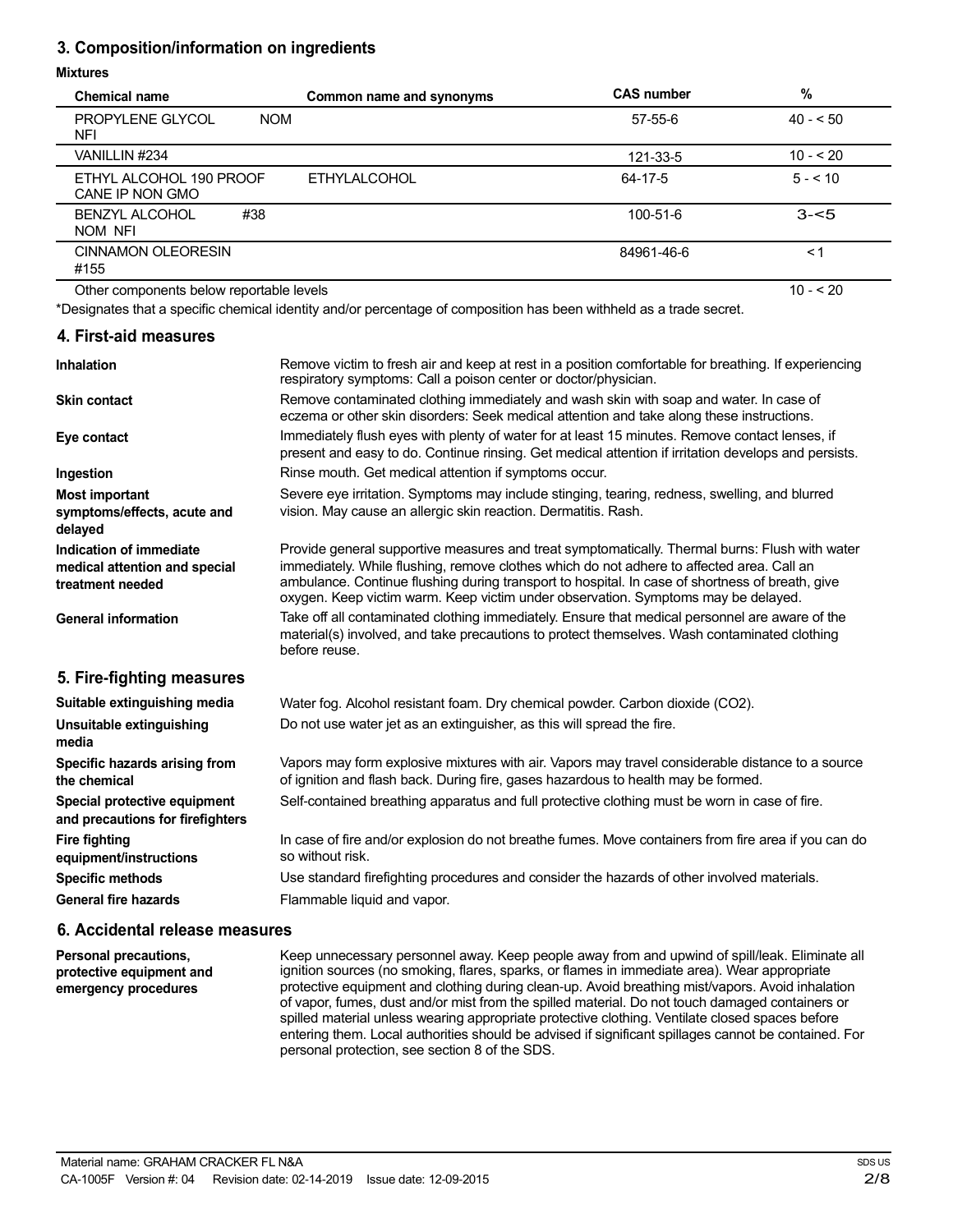| Methods and materials for<br>containment and cleaning up        | Use water spray to reduce vapors or divert vapor cloud drift. Eliminate all ignition sources (no<br>smoking, flares, sparks, or flames in immediate area). Keep combustibles (wood, paper, oil, etc.)<br>away from spilled material. Take precautionary measures against static discharge. Use only<br>non-sparking tools.                                                                                                                                                                                                                                                                                                                                   |  |  |
|-----------------------------------------------------------------|--------------------------------------------------------------------------------------------------------------------------------------------------------------------------------------------------------------------------------------------------------------------------------------------------------------------------------------------------------------------------------------------------------------------------------------------------------------------------------------------------------------------------------------------------------------------------------------------------------------------------------------------------------------|--|--|
|                                                                 | Large Spills: Stop the flow of material, if this is without risk. Dike the spilled material, where this is<br>possible. Use a non-combustible material like vermiculite, sand or earth to soak up the product<br>and place into a container for later disposal. Following product recovery, flush area with water.                                                                                                                                                                                                                                                                                                                                           |  |  |
|                                                                 | Small Spills: Absorb with earth, sand or other non-combustible material and transfer to containers<br>for later disposal. Wipe up with absorbent material (e.g. cloth, fleece). Clean surface thoroughly to<br>remove residual contamination.                                                                                                                                                                                                                                                                                                                                                                                                                |  |  |
|                                                                 | Never return spills to original containers for re-use. For waste disposal, see section 13 of the SDS.                                                                                                                                                                                                                                                                                                                                                                                                                                                                                                                                                        |  |  |
| <b>Environmental precautions</b>                                | Avoid discharge into drains, water courses or onto the ground.                                                                                                                                                                                                                                                                                                                                                                                                                                                                                                                                                                                               |  |  |
| 7. Handling and storage                                         |                                                                                                                                                                                                                                                                                                                                                                                                                                                                                                                                                                                                                                                              |  |  |
| Precautions for safe handling                                   | Do not handle, store or open near an open flame, sources of heat or sources of ignition. Protect<br>material from direct sunlight. When using do not smoke. Explosion-proof general and local exhaust<br>ventilation. Take precautionary measures against static discharges. All equipment used when<br>handling the product must be grounded. Use non-sparking tools and explosion-proof equipment.<br>Avoid breathing mist/vapors. Avoid contact with eyes, skin, and clothing. Avoid prolonged<br>exposure. Use only outdoors or in a well-ventilated area. Wear appropriate personal protective<br>equipment. Observe good industrial hygiene practices. |  |  |
| Conditions for safe storage,<br>including any incompatibilities | Store locked up. Keep away from heat, sparks and open flame. Prevent electrostatic charge<br>build-up by using common bonding and grounding techniques. Store in a cool, dry place out of<br>direct sunlight. Store in tightly closed container. Store in a well-ventilated place. Keep in an area<br>equipped with sprinklers. Store away from incompatible materials (see Section 10 of the SDS).                                                                                                                                                                                                                                                          |  |  |

## **8. Exposure controls/personal protection**

### **Occupational exposure limits**

The following constituents are the only constituents of the product which have a PEL, TLV or other recommended exposure limit. At this time, the other constituents have no known exposure limits.

| US. OSHA Table Z-1 Limits for Air Contaminants (29 CFR 1910.1000)             |             |            |             |
|-------------------------------------------------------------------------------|-------------|------------|-------------|
| <b>Components</b>                                                             | <b>Type</b> | Value      |             |
| ETHYL ALCOHOL 190<br>PROOF CANE IP NON<br>GMO (CAS 64-17-5)                   | PEL         | 1900 mg/m3 |             |
|                                                                               |             | 1000 ppm   |             |
| US. ACGIH Threshold Limit Values                                              |             |            |             |
| <b>Components</b>                                                             | <b>Type</b> | Value      |             |
| ETHYL ALCOHOL 190<br>PROOF CANE IP NON<br>GMO (CAS 64-17-5)                   | <b>STEL</b> | 1000 ppm   |             |
| US. NIOSH: Pocket Guide to Chemical Hazards                                   |             |            |             |
| <b>Components</b>                                                             | <b>Type</b> | Value      |             |
| ETHYL ALCOHOL 190<br>PROOF CANE IP NON<br>GMO (CAS 64-17-5)                   | <b>TWA</b>  | 1900 mg/m3 |             |
|                                                                               |             | 1000 ppm   |             |
| US. Workplace Environmental Exposure Level (WEEL) Guides<br><b>Components</b> | <b>Type</b> | Value      | <b>Form</b> |
| <b>BENZYL ALCOHOL</b><br>#38 NOM NFI (CAS<br>$100-51-6$                       | <b>TWA</b>  | 44.2 mg/m3 |             |
|                                                                               |             | 10 ppm     |             |
| PROPYLENE GLYCOL<br>NOM NFI (CAS 57-55-6)                                     | <b>TWA</b>  | 10 $mg/m3$ | Aerosol.    |
| VANILLIN #234 (CAS<br>$121 - 33 - 5$                                          | <b>TWA</b>  | 10 $mg/m3$ |             |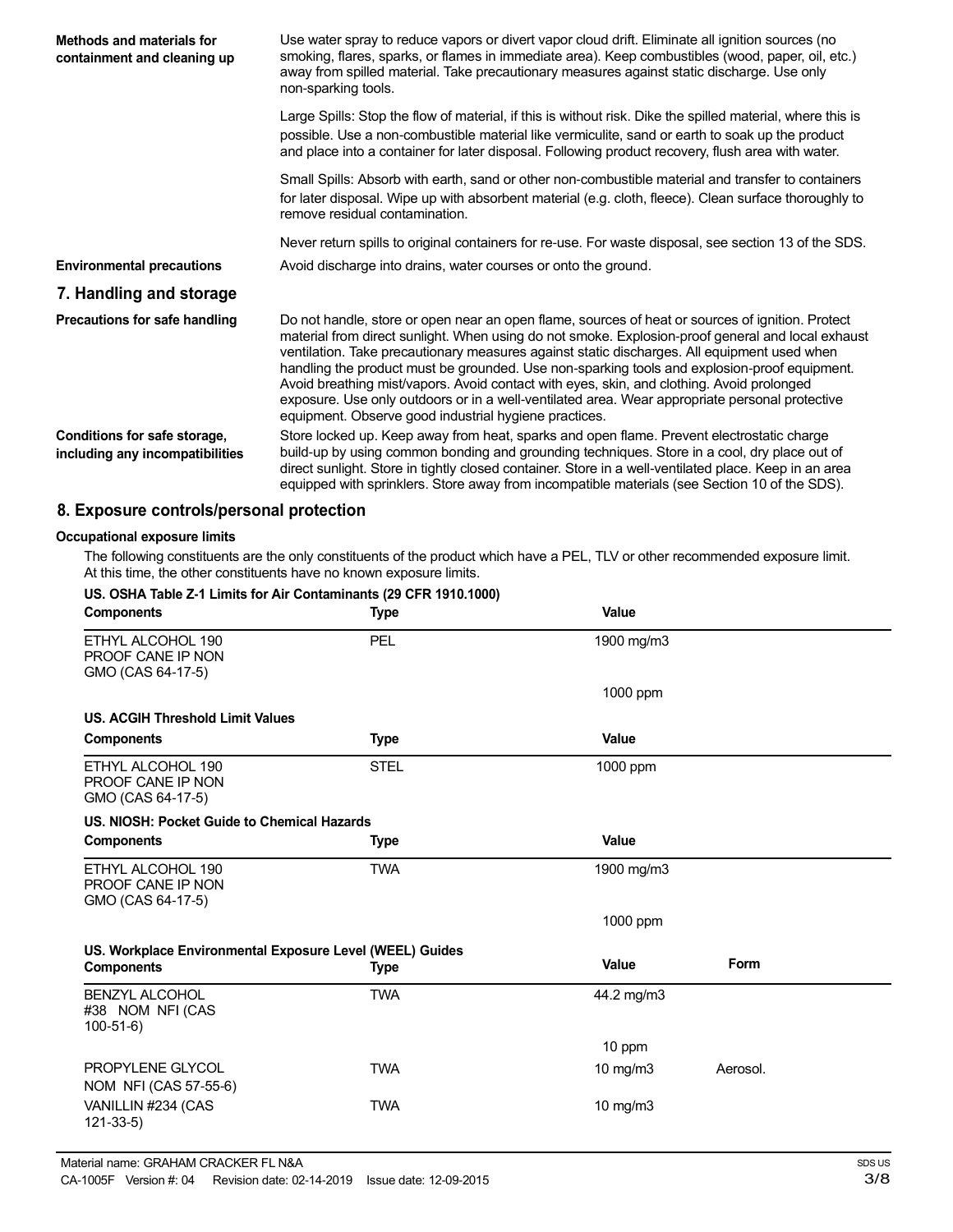| <b>Biological limit values</b>           | No biological exposure limits noted for the ingredient(s).                                                                                                                                                                                                                                                                                                                                                                                            |  |
|------------------------------------------|-------------------------------------------------------------------------------------------------------------------------------------------------------------------------------------------------------------------------------------------------------------------------------------------------------------------------------------------------------------------------------------------------------------------------------------------------------|--|
| Appropriate engineering<br>controls      | Explosion-proof general and local exhaust ventilation. Good general ventilation should be used.<br>Ventilation rates should be matched to conditions. If applicable, use process enclosures, local<br>exhaust ventilation, or other engineering controls to maintain airborne levels below recommended<br>exposure limits. If exposure limits have not been established, maintain airborne levels to an<br>acceptable level. Provide eyewash station. |  |
|                                          | Individual protection measures, such as personal protective equipment                                                                                                                                                                                                                                                                                                                                                                                 |  |
| Eye/face protection                      | Face shield is recommended. Wear safety glasses with side shields (or goggles).                                                                                                                                                                                                                                                                                                                                                                       |  |
| <b>Skin protection</b>                   |                                                                                                                                                                                                                                                                                                                                                                                                                                                       |  |
| <b>Hand protection</b>                   | Wear appropriate chemical resistant gloves.                                                                                                                                                                                                                                                                                                                                                                                                           |  |
| <b>Other</b>                             | Wear appropriate chemical resistant clothing. Use of an impervious apron is recommended.                                                                                                                                                                                                                                                                                                                                                              |  |
| <b>Respiratory protection</b>            | If engineering controls do not maintain airborne concentrations below recommended exposure<br>limits (where applicable) or to an acceptable level (in countries where exposure limits have not<br>been established), an approved respirator must be worn.                                                                                                                                                                                             |  |
| <b>Thermal hazards</b>                   | Wear appropriate thermal protective clothing, when necessary.                                                                                                                                                                                                                                                                                                                                                                                         |  |
| <b>General hygiene</b><br>considerations | When using do not smoke. Always observe good personal hygiene measures, such as washing<br>after handling the material and before eating, drinking, and/or smoking. Routinely wash work<br>clothing and protective equipment to remove contaminants. Contaminated work clothing should not<br>be allowed out of the workplace.                                                                                                                        |  |

# **9. Physical and chemical properties**

| Appearance                                        |                                  |
|---------------------------------------------------|----------------------------------|
| <b>Physical state</b>                             | Liquid.                          |
| Form                                              | Liquid.                          |
| Color                                             | Not available.                   |
| Odor                                              | Not available.                   |
| Odor threshold                                    | Not available.                   |
| рH                                                | Not available.                   |
| Melting point/freezing point                      | -173.38 °F (-114.1 °C) estimated |
| Initial boiling point and boiling<br>range        | 173.3 °F (78.5 °C) estimated     |
| <b>Flash point</b>                                | 116.0 °F (46.7 °C)               |
| <b>Evaporation rate</b>                           | Not available.                   |
| Flammability (solid, gas)                         | Not applicable.                  |
| Upper/lower flammability or explosive limits      |                                  |
| <b>Flammability limit - lower</b><br>$(\%)$       | Not available.                   |
| <b>Flammability limit - upper</b><br>$(\%)$       | Not available.                   |
| Explosive limit - lower (%)                       | Not available.                   |
| Explosive limit - upper (%)                       | Not available.                   |
| Vapor pressure                                    | 6.96 hPa estimated               |
| Vapor density                                     | Not available.                   |
| <b>Relative density</b>                           | Not available.                   |
| Solubility(ies)                                   |                                  |
| Solubility (water)                                | Not available.                   |
| <b>Partition coefficient</b><br>(n-octanol/water) | Not available.                   |
| <b>Auto-ignition temperature</b>                  | 685 °F (362.78 °C) estimated     |
| <b>Decomposition temperature</b>                  | Not available.                   |
| <b>Viscosity</b>                                  | Not available.                   |
| Other information                                 |                                  |
| <b>Explosive properties</b>                       | Not explosive.                   |
| <b>Flammability class</b>                         | Combustible II estimated         |
| Material name: GRAHAM CRACKER FL N&A              |                                  |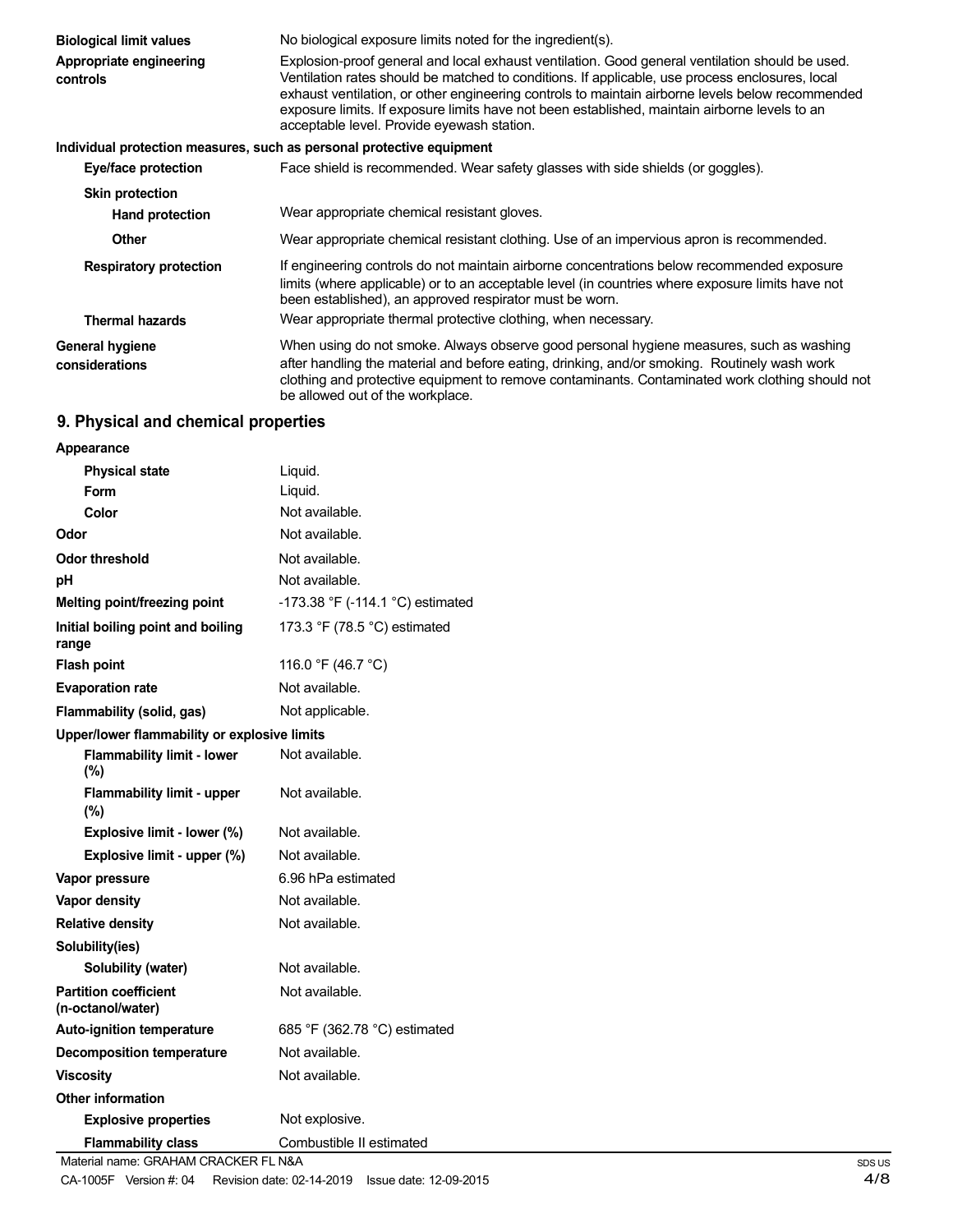| <b>Oxidizing properties</b> | Not oxidizing.  |
|-----------------------------|-----------------|
| <b>Refractive index</b>     | 1.4478 - 1.4778 |
| <b>Specific gravity</b>     | $1.06 - 1.09$   |

# **10. Stability and reactivity**

| <b>Reactivity</b>                            | The product is stable and non-reactive under normal conditions of use, storage and transport.                                                                            |
|----------------------------------------------|--------------------------------------------------------------------------------------------------------------------------------------------------------------------------|
| <b>Chemical stability</b>                    | Material is stable under normal conditions.                                                                                                                              |
| <b>Possibility of hazardous</b><br>reactions | Hazardous polymerization does not occur.                                                                                                                                 |
| <b>Conditions to avoid</b>                   | Keep away from heat, hot surfaces, sparks, open flames and other ignition sources. Avoid<br>temperatures exceeding the flash point. Contact with incompatible materials. |
| Incompatible materials                       | Strong oxidizing agents.                                                                                                                                                 |
| <b>Hazardous decomposition</b><br>products   | No hazardous decomposition products are known.                                                                                                                           |

# **11. Toxicological information**

### **Information on likely routes of exposure**

| <b>Inhalation</b>                                                                  | May cause irritation to the respiratory system. Prolonged inhalation may be harmful.                                                                            |
|------------------------------------------------------------------------------------|-----------------------------------------------------------------------------------------------------------------------------------------------------------------|
| <b>Skin contact</b>                                                                | May cause an allergic skin reaction.                                                                                                                            |
| Eye contact                                                                        | Causes serious eye irritation.                                                                                                                                  |
| Ingestion                                                                          | Expected to be a low ingestion hazard.                                                                                                                          |
| Symptoms related to the<br>physical, chemical and<br>toxicological characteristics | Severe eye irritation. Symptoms may include stinging, tearing, redness, swelling, and blurred<br>vision. May cause an allergic skin reaction. Dermatitis. Rash. |

### **Information on toxicological effects**

### **Acute toxicity**

| <b>Components</b>                                     |     | <b>Species</b>                                                 | <b>Test Results</b>                                                                      |
|-------------------------------------------------------|-----|----------------------------------------------------------------|------------------------------------------------------------------------------------------|
| <b>BENZYL ALCOHOL</b><br>Acute                        | #38 | NOM NFI (CAS 100-51-6)                                         |                                                                                          |
| Oral                                                  |     |                                                                |                                                                                          |
| LD50                                                  |     | Rat                                                            | 1230 - 3100 mg/kg                                                                        |
| Skin corrosion/irritation                             |     | Prolonged skin contact may cause temporary irritation.         |                                                                                          |
| Serious eye damage/eye<br>irritation                  |     | Causes serious eye irritation.                                 |                                                                                          |
| Respiratory or skin sensitization                     |     |                                                                |                                                                                          |
| <b>Respiratory sensitization</b>                      |     | Not a respiratory sensitizer.                                  |                                                                                          |
| <b>Skin sensitization</b>                             |     | May cause an allergic skin reaction.                           |                                                                                          |
| Germ cell mutagenicity                                |     | mutagenic or genotoxic.                                        | No data available to indicate product or any components present at greater than 0.1% are |
| Carcinogenicity                                       |     | Not classifiable as to carcinogenicity to humans.              |                                                                                          |
|                                                       |     | IARC Monographs. Overall Evaluation of Carcinogenicity         |                                                                                          |
| Not listed.                                           |     |                                                                |                                                                                          |
|                                                       |     | OSHA Specifically Regulated Substances (29 CFR 1910.1001-1052) |                                                                                          |
| Not regulated.                                        |     |                                                                |                                                                                          |
| Not listed.                                           |     | US. National Toxicology Program (NTP) Report on Carcinogens    |                                                                                          |
| <b>Reproductive toxicity</b>                          |     | Possible reproductive hazard.                                  |                                                                                          |
| Specific target organ toxicity -<br>single exposure   |     | Not classified.                                                |                                                                                          |
| Specific target organ toxicity -<br>repeated exposure |     | Not classified.                                                |                                                                                          |
| <b>Aspiration hazard</b>                              |     | Not an aspiration hazard.                                      |                                                                                          |
| <b>Chronic effects</b>                                |     | Prolonged inhalation may be harmful.                           |                                                                                          |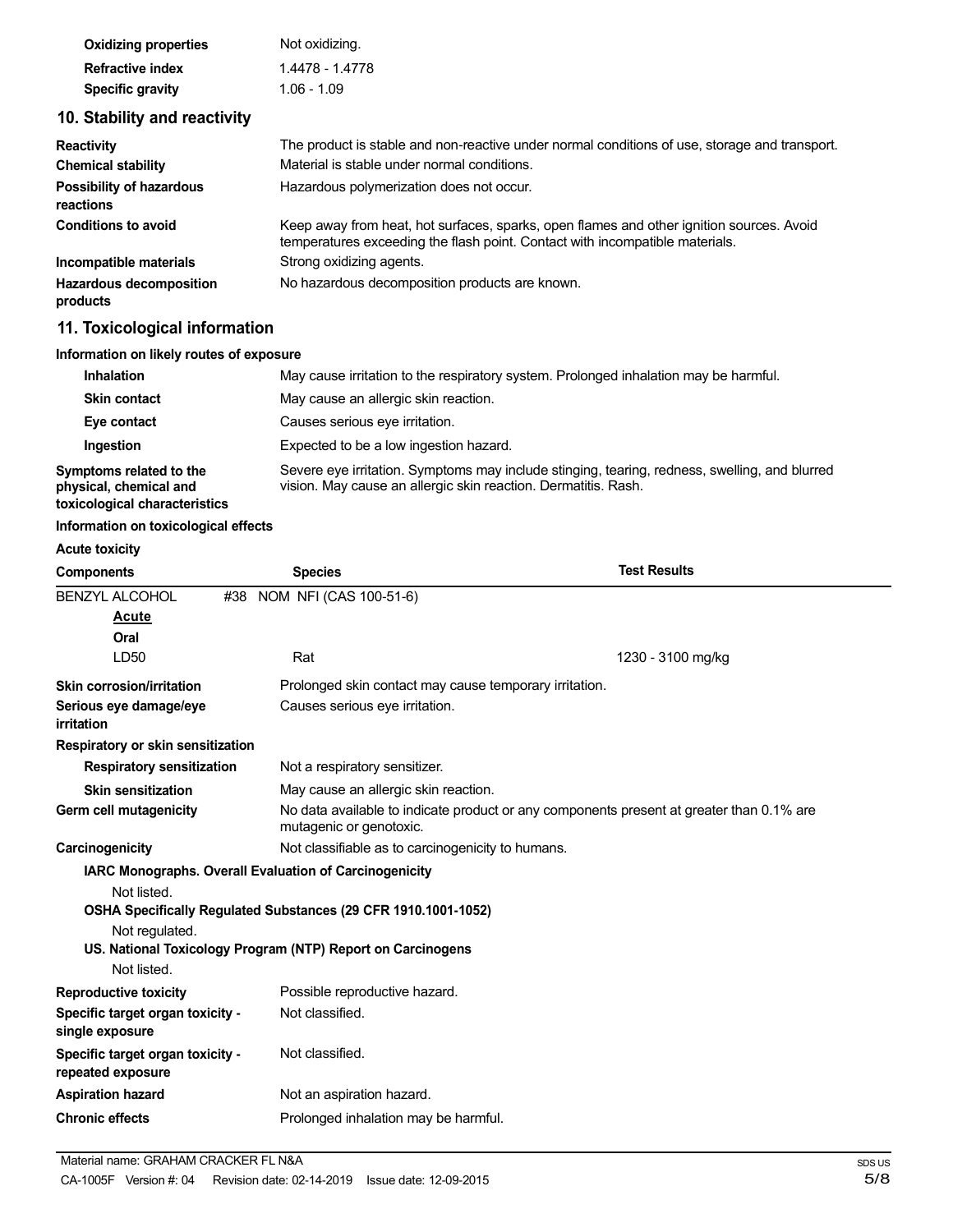# **12. Ecological information**

| <b>Ecotoxicity</b>                                                                                                                                         | The product is not classified as environmentally hazardous. However, this does not exclude the<br>possibility that large or frequent spills can have a harmful or damaging effect on the environment.                                                                                                                                                                                         |  |  |
|------------------------------------------------------------------------------------------------------------------------------------------------------------|-----------------------------------------------------------------------------------------------------------------------------------------------------------------------------------------------------------------------------------------------------------------------------------------------------------------------------------------------------------------------------------------------|--|--|
| Persistence and degradability                                                                                                                              | No data is available on the degradability of any ingredients in the mixture.                                                                                                                                                                                                                                                                                                                  |  |  |
| <b>Bioaccumulative potential</b>                                                                                                                           |                                                                                                                                                                                                                                                                                                                                                                                               |  |  |
| Partition coefficient n-octanol / water (log Kow)<br><b>BENZYL ALCOHOL</b><br>ETHYL ALCOHOL 190 PROOF CANE IP NON GMO<br>PROPYLENE GLYCOL<br>VANILLIN #234 | #38 NOM NFI<br>1.1<br>$-0.31$<br>$-0.92$<br><b>NOM NFI</b><br>1.37                                                                                                                                                                                                                                                                                                                            |  |  |
| <b>Mobility in soil</b>                                                                                                                                    | No data available.                                                                                                                                                                                                                                                                                                                                                                            |  |  |
| Other adverse effects                                                                                                                                      | No other adverse environmental effects (e.g. ozone depletion, photochemical ozone creation<br>potential, endocrine disruption, global warming potential) are expected from this component.                                                                                                                                                                                                    |  |  |
| 13. Disposal considerations                                                                                                                                |                                                                                                                                                                                                                                                                                                                                                                                               |  |  |
| <b>Disposal instructions</b>                                                                                                                               | Collect and reclaim or dispose in sealed containers at licensed waste disposal site. Incinerate the<br>material under controlled conditions in an approved incinerator. Do not incinerate sealed<br>containers. If discarded, this product is considered a RCRA ignitable waste, D001. Dispose of<br>contents/container in accordance with local/regional/national/international regulations. |  |  |
| <b>Local disposal regulations</b>                                                                                                                          | Dispose in accordance with all applicable regulations.                                                                                                                                                                                                                                                                                                                                        |  |  |
| Hazardous waste code                                                                                                                                       | D001: Waste Flammable material with a flash point <140 F<br>The waste code should be assigned in discussion between the user, the producer and the waste<br>disposal company.                                                                                                                                                                                                                 |  |  |
| Waste from residues / unused<br>products                                                                                                                   | Dispose of in accordance with local regulations. Empty containers or liners may retain some<br>product residues. This material and its container must be disposed of in a safe manner (see:<br>Disposal instructions).                                                                                                                                                                        |  |  |
| <b>Contaminated packaging</b>                                                                                                                              | Since emptied containers may retain product residue, follow label warnings even after container is<br>emptied. Empty containers should be taken to an approved waste handling site for recycling or<br>disposal.                                                                                                                                                                              |  |  |
| 14. Transport information                                                                                                                                  |                                                                                                                                                                                                                                                                                                                                                                                               |  |  |
| <b>DOT</b>                                                                                                                                                 |                                                                                                                                                                                                                                                                                                                                                                                               |  |  |
| <b>UN number</b>                                                                                                                                           | <b>UN1197</b>                                                                                                                                                                                                                                                                                                                                                                                 |  |  |
| UN proper shipping name<br>Transport hazard class(es)                                                                                                      | Extracts, flavoring, liquid                                                                                                                                                                                                                                                                                                                                                                   |  |  |
| <b>Class</b>                                                                                                                                               | 3                                                                                                                                                                                                                                                                                                                                                                                             |  |  |
| <b>Subsidiary risk</b>                                                                                                                                     |                                                                                                                                                                                                                                                                                                                                                                                               |  |  |
| Label(s)                                                                                                                                                   | 3                                                                                                                                                                                                                                                                                                                                                                                             |  |  |

| <b>DOT</b>                      |                                                                         |
|---------------------------------|-------------------------------------------------------------------------|
| <b>UN number</b>                | <b>UN1197</b>                                                           |
| UN proper shipping name         | Extracts, flavoring, liquid                                             |
| Transport hazard class(es)      |                                                                         |
| <b>Class</b>                    | 3                                                                       |
| <b>Subsidiary risk</b>          |                                                                         |
| Label(s)                        | 3                                                                       |
| Packing group                   | Ш                                                                       |
| Special precautions for user    | Read safety instructions, SDS and emergency procedures before handling. |
| <b>Special provisions</b>       | B1, IB3, T2, TP1                                                        |
| <b>Packaging exceptions</b>     | 150                                                                     |
| Packaging non bulk              | 203                                                                     |
| Packaging bulk                  | 242                                                                     |
| <b>IATA</b>                     |                                                                         |
| <b>UN number</b>                | <b>UN1197</b>                                                           |
| UN proper shipping name         | Extracts, flavouring, liquid                                            |
| Transport hazard class(es)      |                                                                         |
| <b>Class</b>                    | 3                                                                       |
| <b>Subsidiary risk</b>          |                                                                         |
| Packing group                   | Ш                                                                       |
| <b>Environmental hazards</b>    | No.                                                                     |
| <b>ERG Code</b>                 | 3L                                                                      |
| Special precautions for user    | Read safety instructions, SDS and emergency procedures before handling. |
| Other information               |                                                                         |
| Passenger and cargo<br>aircraft | Allowed with restrictions.                                              |
| Cargo aircraft only             | Allowed with restrictions.                                              |
| <b>IMDG</b>                     |                                                                         |
| UN number                       | <b>UN1197</b>                                                           |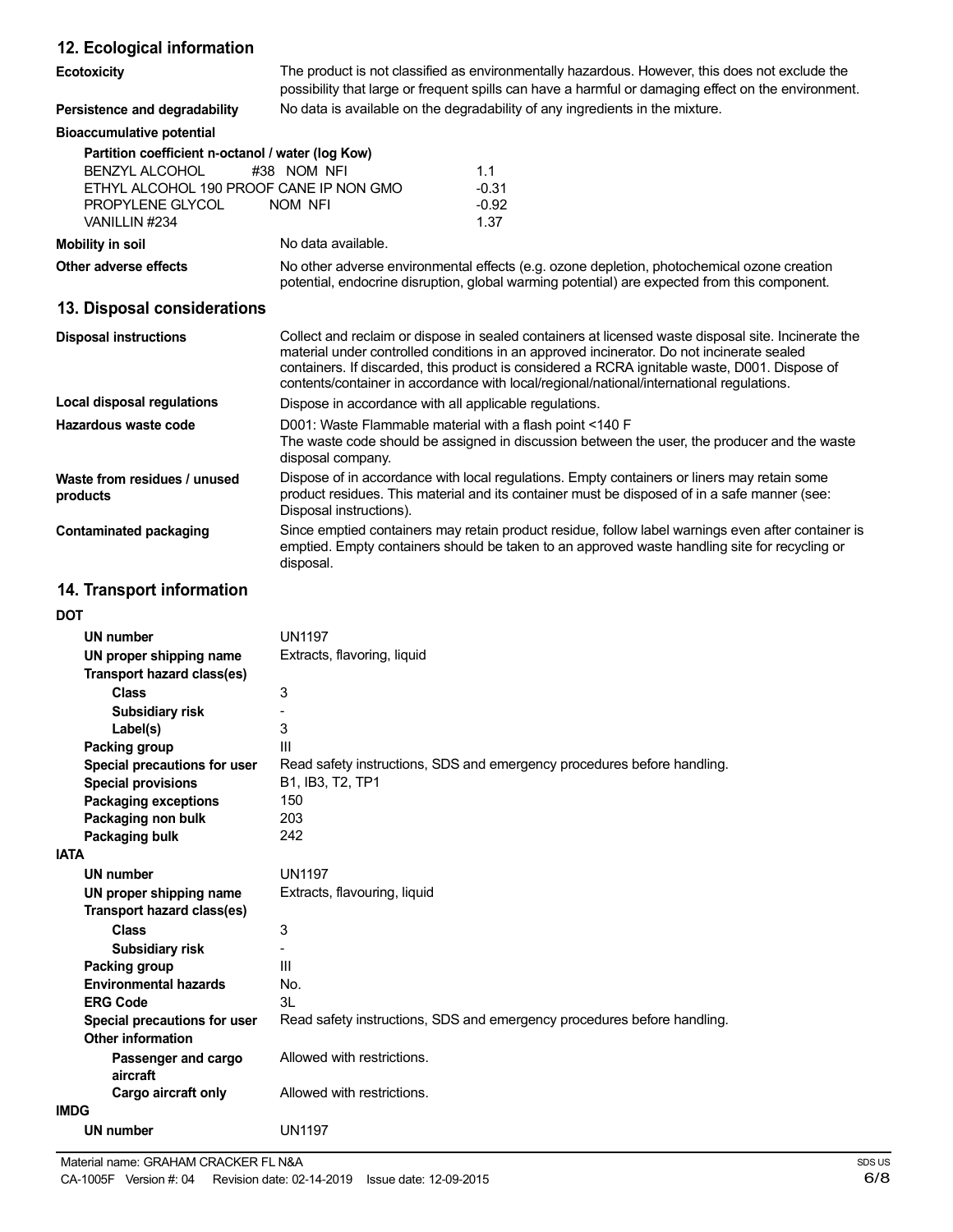**UN proper shipping name Transport hazard class(es) Class Subsidiary risk Packing group Environmental hazards Marine pollutant EmS Special precautions for user Transport in bulk according to Annex II of MARPOL 73/78 and the IBC Code** EXTRACTS, FLAVOURING, LIQUID 3 - III No. F-E, S-D Read safety instructions, SDS and emergency procedures before handling. Not established.



**DOT**

### **15. Regulatory information**

**US federal regulations** This product is a "Hazardous Chemical" as defined by the OSHA Hazard Communication Standard, 29 CFR 1910.1200.

**Toxic Substances Control Act (TSCA)**

**TSCA Section 12(b) Export Notification (40 CFR 707, Subpt. D)**

Not regulated.

**CERCLA Hazardous Substance List (40 CFR 302.4)**

Not listed.

**SARA 304 Emergency release notification**

Not regulated.

**OSHA Specifically Regulated Substances (29 CFR 1910.1001-1052)**

Not regulated.

### **Superfund Amendments and Reauthorization Act of 1986 (SARA)**

### **SARA 302 Extremely hazardous substance**

Not listed.

**SARA 311/312 Hazardous** No (Exempt) **chemical**

# **SARA 313 (TRI reporting)**

Not regulated.

### **Other federal regulations**

**Clean Air Act (CAA) Section 112 Hazardous Air Pollutants (HAPs) List** Not regulated.